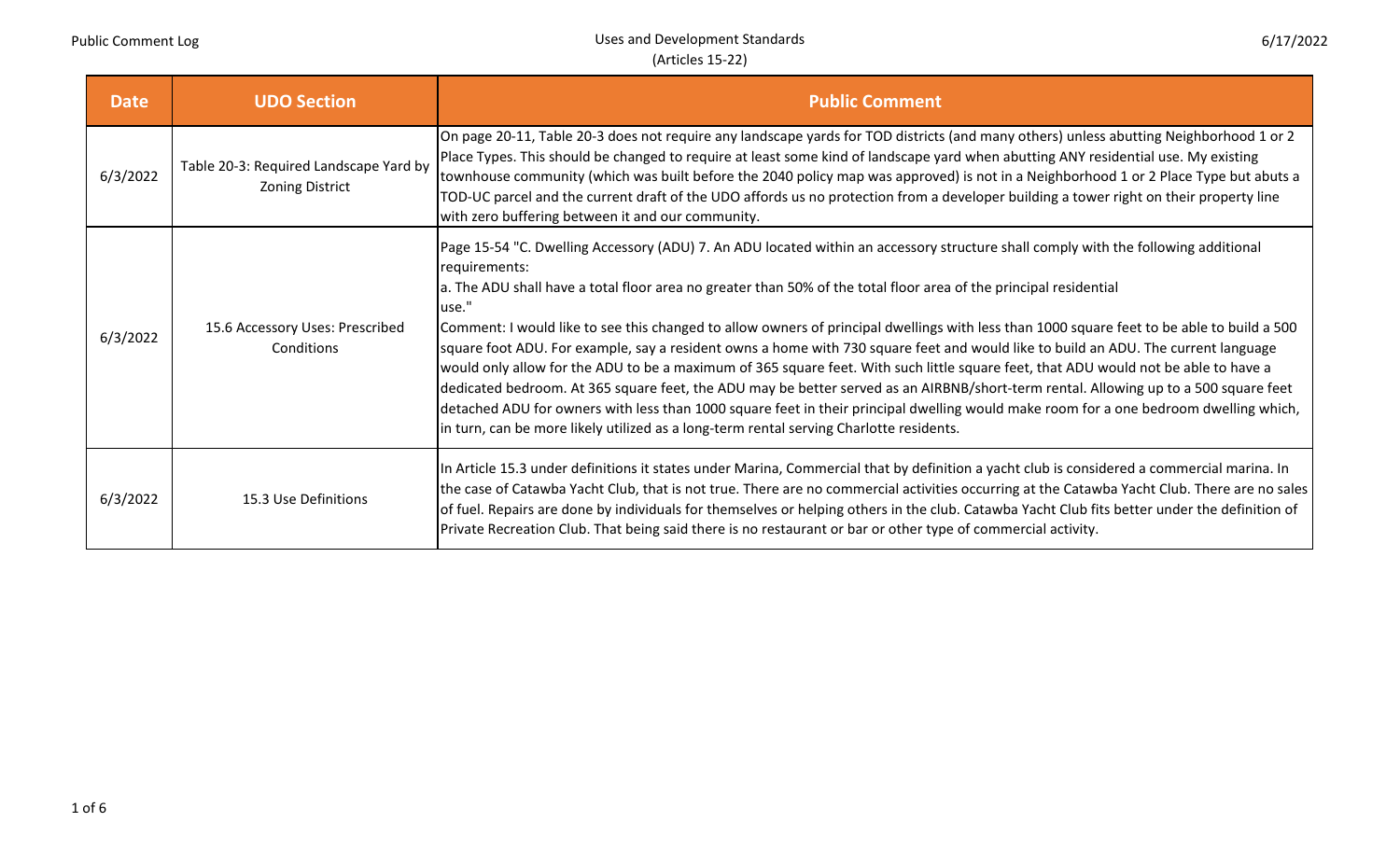| <b>Date</b> | <b>UDO Section</b>                            | <b>Public Comment</b>                                                                                                                                                                                                                                                                                                                                                                                                                                                                                                                                                                                                                                                                                                                                                                                                                                                                                                                                                                                                                                                                                                                                                                                                                                                                                                                                                                                                                                                                                                                                                                                                                                                                                                                                                                                                                                                                                                                                                                                                                                                                                                                                                                                                                                                                                                                                                                                                           |
|-------------|-----------------------------------------------|---------------------------------------------------------------------------------------------------------------------------------------------------------------------------------------------------------------------------------------------------------------------------------------------------------------------------------------------------------------------------------------------------------------------------------------------------------------------------------------------------------------------------------------------------------------------------------------------------------------------------------------------------------------------------------------------------------------------------------------------------------------------------------------------------------------------------------------------------------------------------------------------------------------------------------------------------------------------------------------------------------------------------------------------------------------------------------------------------------------------------------------------------------------------------------------------------------------------------------------------------------------------------------------------------------------------------------------------------------------------------------------------------------------------------------------------------------------------------------------------------------------------------------------------------------------------------------------------------------------------------------------------------------------------------------------------------------------------------------------------------------------------------------------------------------------------------------------------------------------------------------------------------------------------------------------------------------------------------------------------------------------------------------------------------------------------------------------------------------------------------------------------------------------------------------------------------------------------------------------------------------------------------------------------------------------------------------------------------------------------------------------------------------------------------------|
| 6/4/2022    | 15.4 Principal Uses: Prescribed<br>Conditions | 15.4.XXX Restaurant/Bar (p 15-44) In your staff response to restaurant questions during the first comment period of the UDO it was stated<br>that "we do not believe restaurants need to be separated from residential areas" and "the current draft UDO language does have some<br>provisions to protect residential areas."<br>believe that restaurants need some separation from residential zoning. As a 25+ year resident of Dilworth, there are many restaurants<br>along East Boulevard that back up directly to single family residential areas. Adjacent property owners have to not only contend with the<br>noise from entertainment and patrons but also the noise from garbage being put out after close, dumpsters being emptied at 5am,<br>restaurant patrons blocking driveways, vermin on the property due to poor cleanliness, delivery trucks blocking small neighborhood<br>streets, etc. Of course, there are city ordinances to limit this "bad behavior" by restaurants but we have had neighbors fight to have these<br>ordinances enforced for years without improvement. I believe that some minimal separation requirements will prevent these two<br>potentially conflicting zoning uses from having to exist in such close proximity and encourage restaurants to utilize other better suited<br>existing properties in our neighborhood.<br>While there are very limited restrictions in the current UDO for "live/recorded music" outside of the restaurant/bar between the hours of<br>11p and 6a there is nothing to prevent an outdoor serving of food and alcohol on a patio or rooftop directly adjacent to a Neighborhood 1<br>Zoning with no separation requirements at any hour of the day. At least the current zoning has a 100' separation distance from the nearest<br>point of an outdoor seating area of a Type II EDEE (Bar) to the nearest property line of a residential use lot or a class A buffer. I guess that I<br>am failing to see the staff logic that a group of people eating and drinking outside after 11pm would not require any separation from a<br>residential property. It seems to me that they would provide the same amount of noise as "recorded music" - if not more. Please consider<br>adding a separation requirement for "outdoor seating" to the UDO to prevent this noise directly adjacent to a neighborhood zoning during<br>the hours of 11p-6a. |
| 6/6/2022    |                                               | 16-4 For affordable housing, relax the heritage tree ordinance so that fees are not charged for LIHTC projects serving families/seniors with<br>AMI averaging 60% or less. Instead of fees, it would be helpful to have a replanting requirement on-site or even in another agreed upon                                                                                                                                                                                                                                                                                                                                                                                                                                                                                                                                                                                                                                                                                                                                                                                                                                                                                                                                                                                                                                                                                                                                                                                                                                                                                                                                                                                                                                                                                                                                                                                                                                                                                                                                                                                                                                                                                                                                                                                                                                                                                                                                         |
|             | Table 16-1: Bonus Menu                        | location.                                                                                                                                                                                                                                                                                                                                                                                                                                                                                                                                                                                                                                                                                                                                                                                                                                                                                                                                                                                                                                                                                                                                                                                                                                                                                                                                                                                                                                                                                                                                                                                                                                                                                                                                                                                                                                                                                                                                                                                                                                                                                                                                                                                                                                                                                                                                                                                                                       |
|             |                                               | For ease of understanding, separate the bonus calculation for LIHTC projects and/or projects supported by Housing Trust Fund from those<br>with smaller percentages of sq. ft. devoted to affordable units or higher AMI and offer these the most bonuses in all categories: trees, set-<br>backs, open space, etc. Allow a height bonus of 1 floor in N2B neighborhoods for these projects.                                                                                                                                                                                                                                                                                                                                                                                                                                                                                                                                                                                                                                                                                                                                                                                                                                                                                                                                                                                                                                                                                                                                                                                                                                                                                                                                                                                                                                                                                                                                                                                                                                                                                                                                                                                                                                                                                                                                                                                                                                    |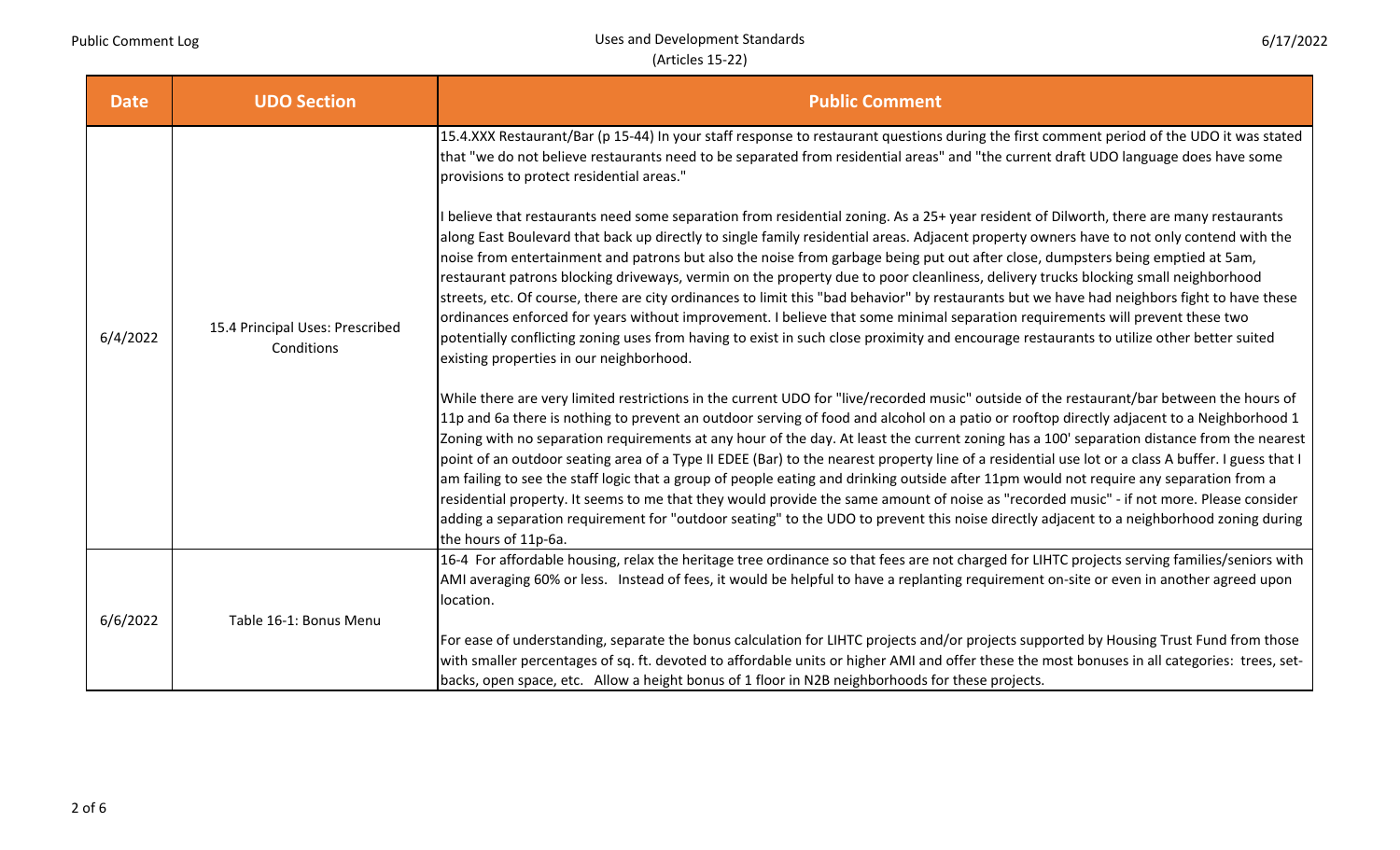| <b>Date</b> | <b>UDO Section</b>                            | <b>Public Comment</b>                                                                                                                                                                                                                                                                                                                                                                                                                                                                                                                                                                                                                                                                                                                                                                                                                                                                                                                                                                                           |
|-------------|-----------------------------------------------|-----------------------------------------------------------------------------------------------------------------------------------------------------------------------------------------------------------------------------------------------------------------------------------------------------------------------------------------------------------------------------------------------------------------------------------------------------------------------------------------------------------------------------------------------------------------------------------------------------------------------------------------------------------------------------------------------------------------------------------------------------------------------------------------------------------------------------------------------------------------------------------------------------------------------------------------------------------------------------------------------------------------|
| 6/7/2022    | 15.4 Principal Uses: Prescribed<br>Conditions | "Section 15 .4.L.4 & 5 - Bed and Breakfast restrictions. Why would you not allow B & B's to use detached structures (ADU's) as available<br>rooms to rent also?<br>Section 15.C Maximum height for ADU's are limited to the height of the principle structure. This is very limiting if you currently have an<br>older one story ranch with a low pitch roof and 8' ceilings. The peak of the ridge may be only 12' off the ground. A new ADU with a<br>minimum crawl, 9' ceiling and 6/12 pitch roof will be taller than that. I suggest a maximum of 15' - 16' in height or no taller than the<br>principle residence, whichever is greater. Otherwise, you effectively prevent it from working for some people.<br>Section 15 limits ADU SF to 50% of the principle structure first floor. If you have a small principle structure, say 1,000 SF, you should still be<br>able to build a reasonably sized ADU. Why not make it a maximum of 50% of the principle structure or 800 SF, whichever is greater?" |
| 6/10/2022   |                                               | I strongly disagree with allowing developments with no parking requirements. our town is not set up for a no car future and we travel and<br>go shopping with cars. I live in the South End area and the parking lots at brewery's or the grocery store are always very full. Yes a few may<br>be able to ride the light rail to work if your office is close to the line. That's the only reason for no parking requirements. what about the 10<br>Table 19-1 Vehicle Parking Requirements reasons why they should have parking, shopping, travel, visitors, emergencies, kids, doctor visits, dinners out, work, Ect. Only a very small<br>percentage can live without a car. Every unit should be required at least 1 parking space.<br>What I have found so far is that the few building without any parking are using all of the street parking. This leaves no parking for other<br>visitors or guess.                                                                                                    |
| 6/8/2022    | 20.14 Heritage Trees                          | 20.14 Heritage Trees<br>The original writing of this section intended to preserve Charlotte's treasured trees as they provide a greater benefit to the community<br>over the smaller caliper trees. Larger, more mature trees offset carbon production more efficiently and effectively than the smaller,<br>commonly planted trees from development. It is disappointing to see the large tree canopy that once covered Charlotte be graded and<br>destroyed by each new development. When reviewing construction documents, building a site plan should be designed around tree save<br>areas, heritage trees, and natural areas. The removal of heritage trees should be met with force from City staff, city council, and the<br>taxpayers of this City.                                                                                                                                                                                                                                                    |
| 6/8/2022    | 20.17 Tree Planting Requirements              | The internal planting areas for each tier are minimal and should far exceed the required 10% of the total built upon area.                                                                                                                                                                                                                                                                                                                                                                                                                                                                                                                                                                                                                                                                                                                                                                                                                                                                                      |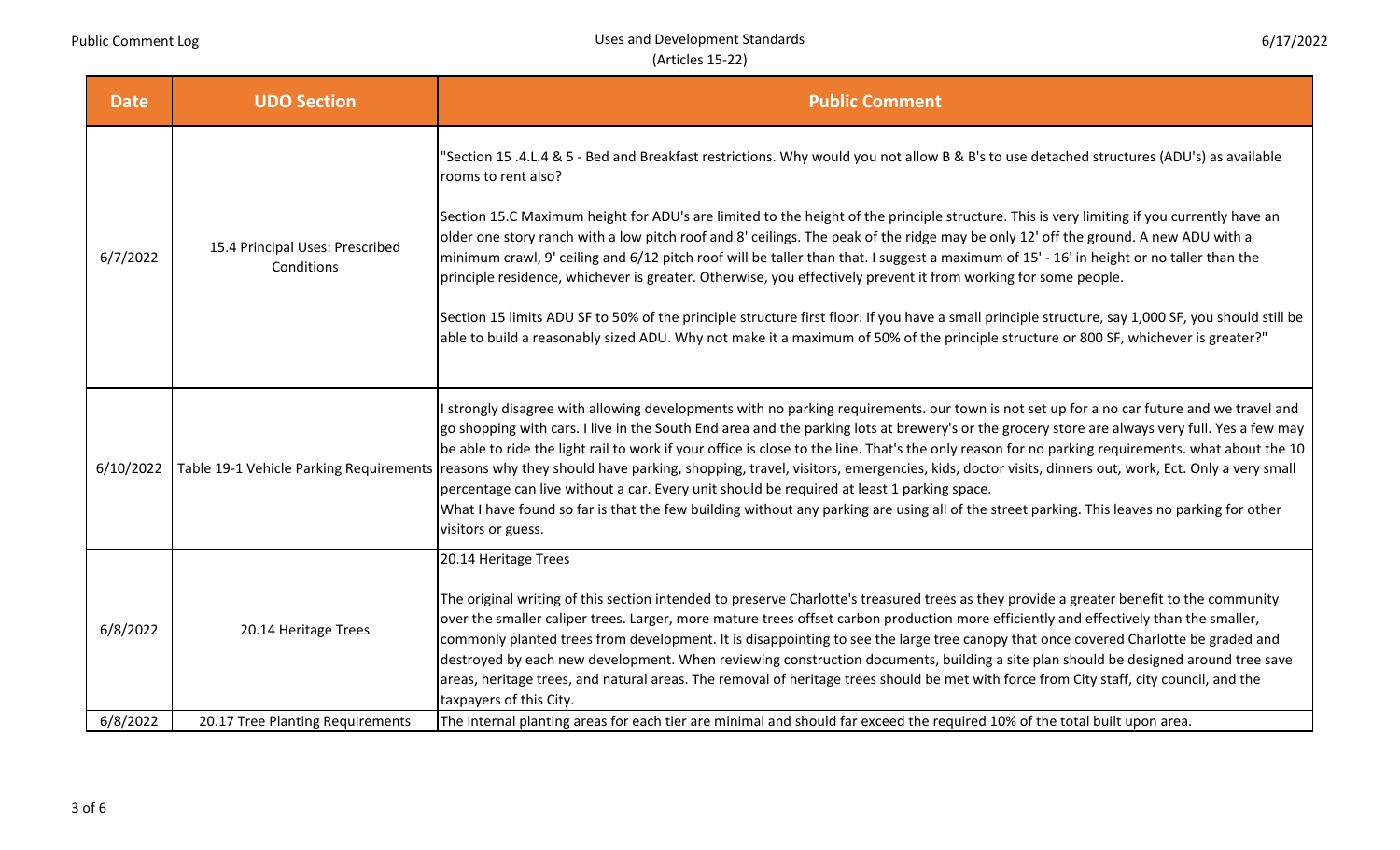Uses and Development Standards (Articles 15‐22)

6/17/2022

| <b>Date</b> | <b>UDO Section</b>       | <b>Public Comment</b>                                                                                                                                                                                                                                                                                                                                                                                                                                                                                                                                                                                                                                                                                                                                                                                                                                                                                                                                                                                                                                                                                                                                                                                                                                                                                                                                                                     |
|-------------|--------------------------|-------------------------------------------------------------------------------------------------------------------------------------------------------------------------------------------------------------------------------------------------------------------------------------------------------------------------------------------------------------------------------------------------------------------------------------------------------------------------------------------------------------------------------------------------------------------------------------------------------------------------------------------------------------------------------------------------------------------------------------------------------------------------------------------------------------------------------------------------------------------------------------------------------------------------------------------------------------------------------------------------------------------------------------------------------------------------------------------------------------------------------------------------------------------------------------------------------------------------------------------------------------------------------------------------------------------------------------------------------------------------------------------|
| 6/9/2022    | 20.14 Heritage Trees     | The change to article 20.14 on Heritage trees must be reverted back to the original requirements stated in Draft 1 OR the fee associated<br>with removing a healthy heritage tree must be significantly higher in order to deter people from removing these trees. Removal and<br>replacement does not have nearly the same ecological, health, economic, and communal benefits that preserving large trees has. This<br>change is simply an "easy way out" for developers and homeowners to wipe out historic trees piece by piece. Some may say the \$1500 fee<br>associated with the permit will deter people from removing these trees. However, the removal cost alone for a large tree is thousands of<br>dollars. If a homeowner/developer can pay to remove a healthy heritage tree, the "fee" is a drop in the bucket for them. There is NOT<br>tree protection legislation when there is no "protection" component.                                                                                                                                                                                                                                                                                                                                                                                                                                                             |
| 6/11/2022   | 20.2 Landscape Plantings | Section 20.2 mentions only planting plants on the "approved species list," which sounds great except that there are invasive species on this<br>approved list. Lacebark elm, Chinese pistache, and more are incredibly invasive (see the wall of lacebark that has taken over the floodplain<br>on the midtown greenway). Same for the shrubs, and the approved species list doesn't even mention flowers, ferns, grasses, sedges, or<br>vines. There are several wonderfully hearty native species not even mentioned on the list, yet it's about half non-natives or nursery<br>varietals. I would love to see a complete ban on species not native to the North American continent. We've seen what invasive species can<br>do to our environment (kudzu, Bradford pear, English ivy, etc). Why continue to roll the dice with nonnative plants when there are SO<br>many gorgeous natives. What about American wild olive, long leaf pine, gray dogwood, red chokeberry, big leaf magnolia, catalpas, dwarf<br>sabals, yaupon, sweet bay magnolia, pond cypress, green hawthorn, parsley hawthorn, box elder, hackberry, cottonwood, the list goes on).<br>do know that some of our natives have been plagued by disease (introduced from nonnative sources ironically), but I would love to see a<br>serious priority on reintroducing natives to the landscape as much as possible. |
| 6/13/2022   | 15.6                     | am writing to request a change to the sections on height requirements for auxiliary buildings in the R-4 / N1-B residential zones. We<br>would like to build a 2 story garage with a small apartment over it, but are currently prevented because we have a short, one story 1956<br>brick ranch. It creates a situation where we can't build the 2 story garage unless we add a 2nd story to our house and if we add a second<br>story to the house, we can't afford the 2 story garage. Being able to build a 2nd story on the garage would allow us space for an office or<br>guest space.<br>This would be allowed if some of the original recommendations from Oct 2020 were adopted. The recommendation indicated that the<br>UDO should be simplified when referencing auxiliary building size and height. The recommendation suggested: "Align Accessory Structure<br>and ADU code by reducing rear lot setback from 15 feet to 5 feet and providing a set height limit of 24 feet (except in historic districts)"                                                                                                                                                                                                                                                                                                                                                                |
| 6/13/2022   | 16.5.A.4                 | Is the reference to "dedicated street rights of way" intended to refer only to "dedicated public streets" or is it intended to refer also to<br>"private 'streets' required to meet the subdivision ordinance pursuant to a rezoning"?                                                                                                                                                                                                                                                                                                                                                                                                                                                                                                                                                                                                                                                                                                                                                                                                                                                                                                                                                                                                                                                                                                                                                    |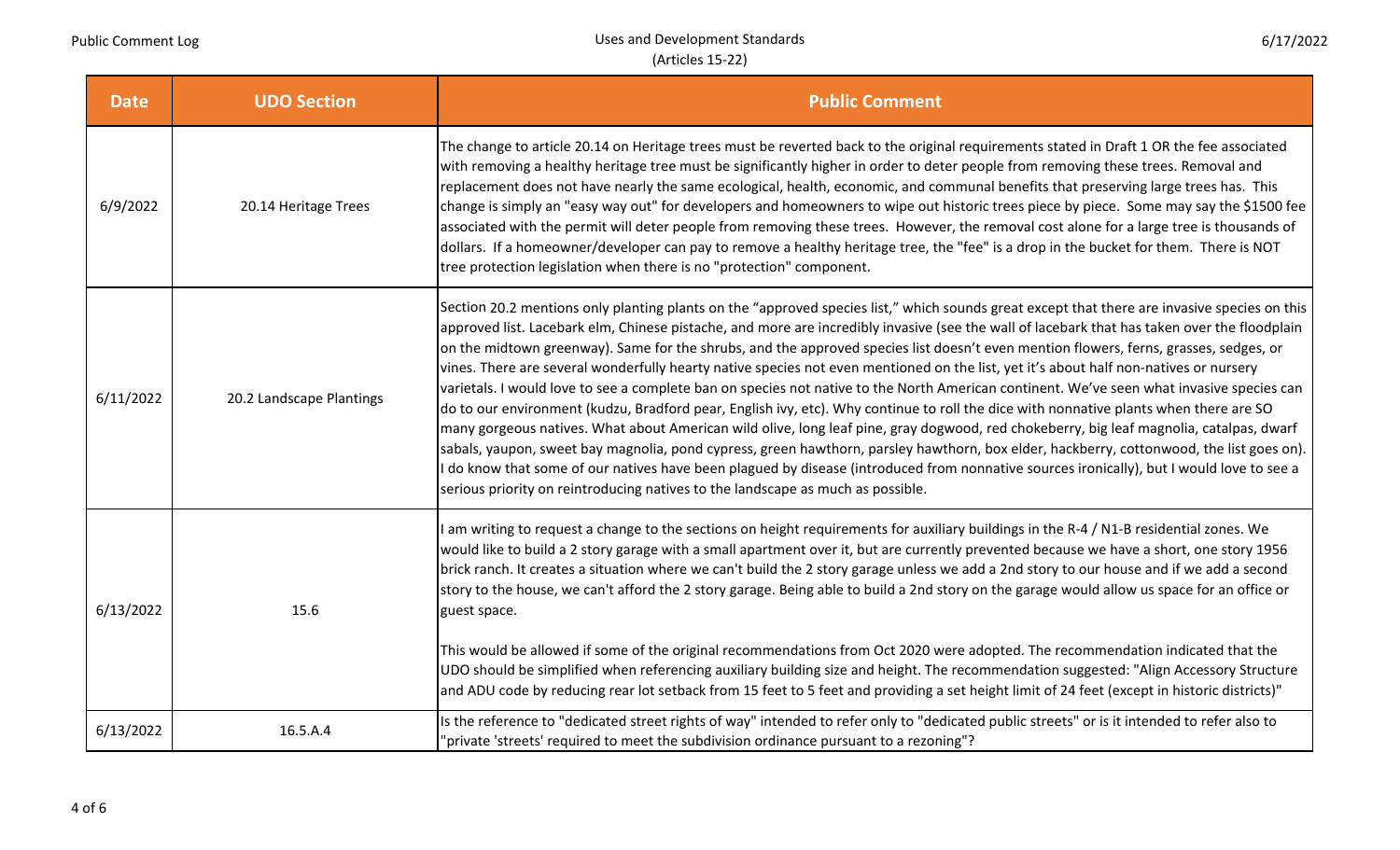| <b>Date</b> | <b>UDO Section</b> | <b>Public Comment</b>                                                                                                                                                                                                                                                                                                                                                                                                                                                                                                                                                                                                                                                                                                                                          |
|-------------|--------------------|----------------------------------------------------------------------------------------------------------------------------------------------------------------------------------------------------------------------------------------------------------------------------------------------------------------------------------------------------------------------------------------------------------------------------------------------------------------------------------------------------------------------------------------------------------------------------------------------------------------------------------------------------------------------------------------------------------------------------------------------------------------|
| 6/13/2022   | <b>Table 16-2</b>  | Open space shall abut a frontage -- is it fair to interpret this to mean that open space cannot abut an internal/private street required under<br>a rezoning?                                                                                                                                                                                                                                                                                                                                                                                                                                                                                                                                                                                                  |
| 6/13/2022   | 20.15.K            | Does the second sentence mean that no pruning of these trees is allowed except where City Code requires pruning of the trees? Trees<br>need to be pruned to stay healthy, so what are the circumstances under which Code requires trees to be pruned? ""Pruning of these trees<br>may be allowed where a tree work permit has been issued **AND ** another requirement of the UDO or City Code requires pruning of<br>these trees."                                                                                                                                                                                                                                                                                                                            |
| 6/16/2022   | Article 15         | Article 15, Use Regulations, Part VII RRR.Quarry Item #6, page 15-42 as written: "6. Except in cases of emergency involving safety on the<br>site, quarries may not be operated on Sunday, and may not operate earlier than 7:00 a.m. or later than 6:00 p.m. on any other day. This<br>restriction does not apply to maintenance operations conducted within an enclosed building. "<br>Comment 1: Maintenance should be allowed after operating hours if the operation is in an industrially zoned district or in the case of non-<br>conforming operations, if the decibel level is reasonable at the property line to adjacent residentially zoned parcels.                                                                                                |
| 6/16/2022   | Article 15         | Article 15, Use Regulations, Part VII RRR. Quarry Item #6, page 15-42 as written: "6. Except in cases of emergency involving safety on the<br>site, quarries may not be operated on Sunday, and may not operate earlier than 7:00 a.m. or later than 6:00 p.m. on any other day. This<br>restriction does not apply to maintenance operations conducted within an enclosed building. "<br>Comment 2: Operating hours should be allowed to change should DOT projects require shipment for night work or emergencies.                                                                                                                                                                                                                                           |
| 6/16/2022   | Article 15         | Currently Quarries are allowed in I-2 zoning districts provided site conditions are met with Engineering & Property Management. The<br>proposed UDO requires a conditional use permit. It seems that the current process is sufficient and adding another layer of the same<br>information in a quasi-judicial manner does not add any more protection, but instead, creates more expense on the applicant and city staff.                                                                                                                                                                                                                                                                                                                                     |
| 6/16/2022   | Article 20         | Require developers to keep 25% of the EXISTING trees on property they plan to build on                                                                                                                                                                                                                                                                                                                                                                                                                                                                                                                                                                                                                                                                         |
| 6/16/2022   | 20.14              | We must protect our heritage trees. Developers and homeowners tear them down because it is quicker/easier/cheaper for construction.<br>However, we destroy the environment, remove shade and increase energy usage for air conditioning. I believe this makes it far too easy for<br>a developer or homeowner to spend a small amount of money to destroy a 50 year old mature tree and replace it with a small twig that<br>won't provide shade for 30+ years. Developers and homeowners need to work around heritage trees, otherwise our tree canopy and<br>environment will be placed at risk. In addition, I think every developer should work towards a net increase in tree canopy as part of the<br>design to make Charlotte a livable, walkable city. |